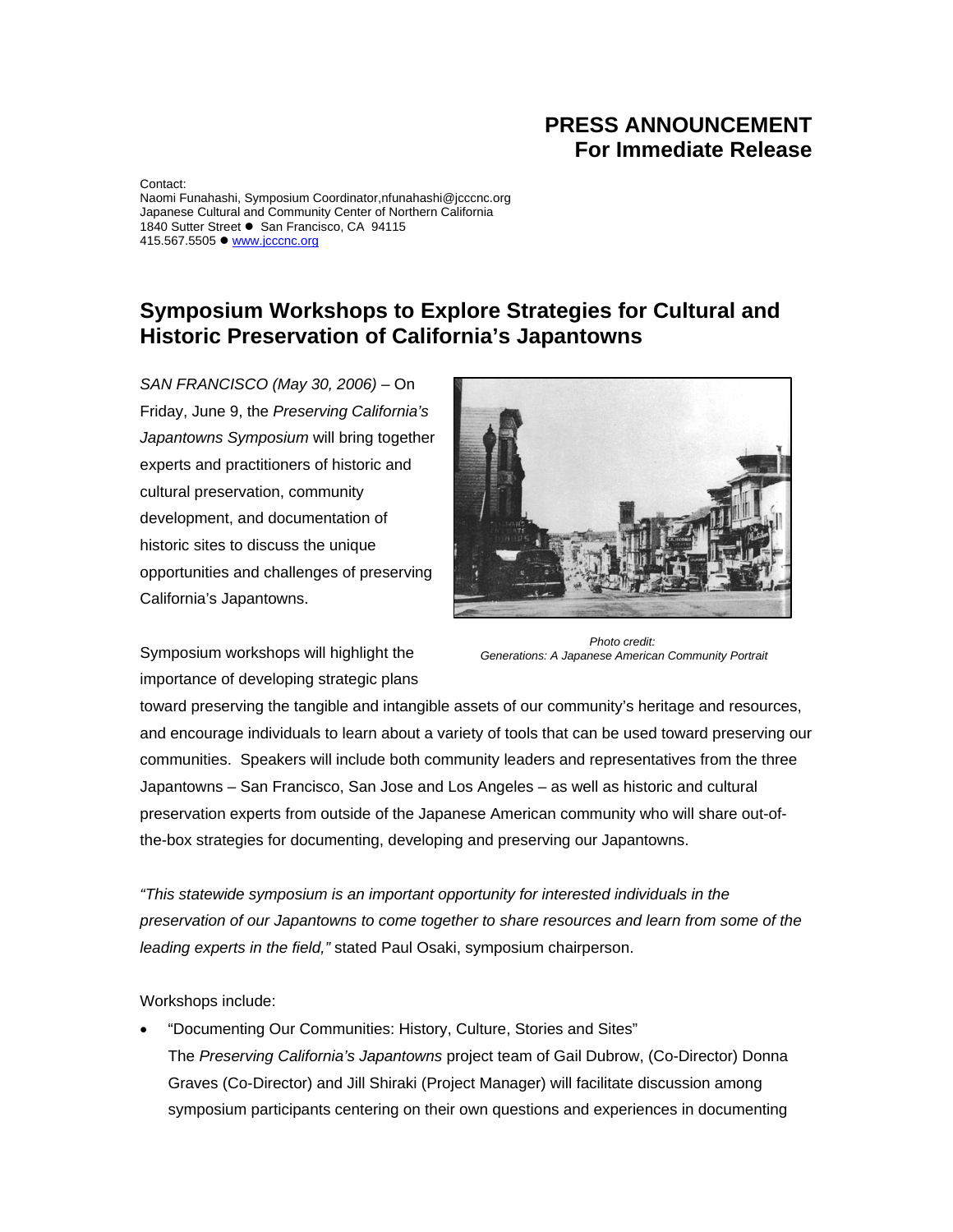Japantowns, and will share methodologies used for the *Preserving California's Japantowns* project. Members of the Japanese American and other ethnic communities who are interested in documenting their history, culture, stories or sites and tie into local preservation efforts are strongly encouraged to attend.

- Developing a Strategic Plan toward Preserving our Communities Ensuring a community's survival requires a carefully designed plan for preserving both the tangible and intangible assets of the community's heritage and resources. Who will be doing the work? What are the best resources for exploring that history? How can this history be brought to life? This workshop will explore these questions and more through a panel of historic and cultural preservation experts sharing best practices and out-of-the-box strategies for the preservation of Japantowns. Panelists include Jeff Eichenfield, economic development expert of Eichenfield and Associates, Courtney Damkroger, preservation consultant and member of the San Francisco Landmarks Preservation Advisory Board, and Caitlin Harvey and Bill Sugaya, preservation architects of Carey & Co. Moderating this panel and discussion will be Bill Watanabe, Executive Director of the Little Tokyo Service Center (1:00pm session) and Sandy Mori, President of the Japantown Task Force Board in San Francisco (2:30pm session).
- Community Economic Development / Community Benefits Agreements How can communities succeed in historic preservation – not only in preserving significant sites that contribute to a community's sense of place, but also providing financial and economic benefits for that community? Learn from expert panelists about how Cultural Economic Development and Business Improvement Districts provide valuable economic returns in the form of increased revenue, enhanced property values, increased jobs and expanded heritage tourism. Also discuss how Community Benefit Agreements can help ensure that a local community can benefit from major developments in its vicinity. Panelists for this workshop include Rich Hillis of the San Francisco Mayor's Office of Economic Development, Radhika Fox, Senior Associate of PolicyLink (a nonprofit organization that seeks to ensure that everyone, including ethnic communities, can contribute to and benefit from local and regional growth and development), and Marco Li Mandri, business development consultant of New City America (a company dedicated to the facilitation and growth of street-based urban business districts). Moderating this panel and discussion will be Diane Matsuda, Executive Officer of the California Cultural and Historical Endowment and former program director of the California Civil Liberties Public Education Program (CCLPEP).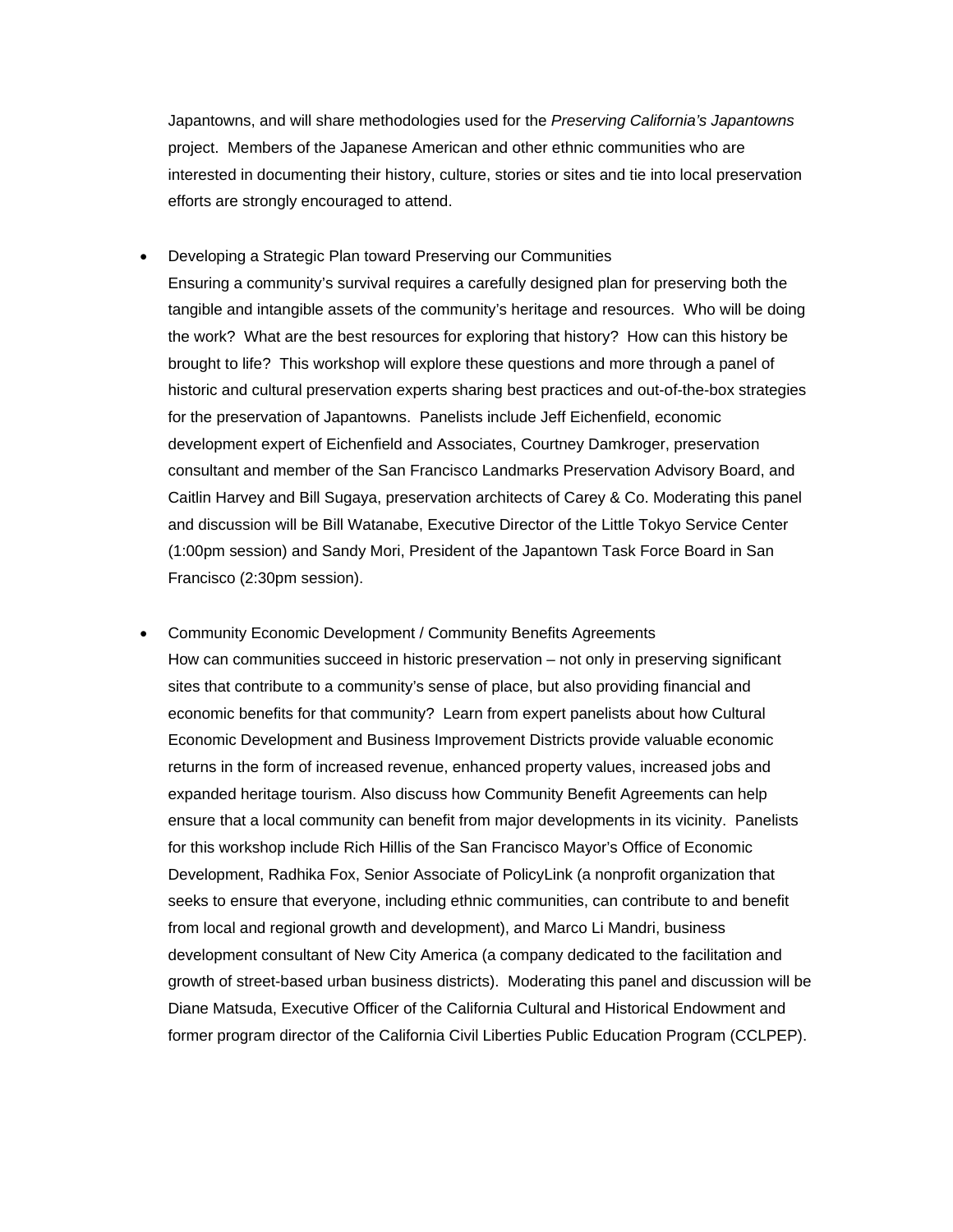Workshop sessions will be held once at 1:00pm and again at 2:30pm, allowing for symposium attendees to attend multiple sessions and learn about a range of preservation tools, techniques and strategies.

Sponsored by the California Civil Liberties Public Education Program (CCLPEP) and the California State Library, this event will also offer 2004-2005 CCLPEP preservation grant recipients an opportunity to present the current progress and outcomes of their cultural and historic preservation work.

The *Preserving California's Japantowns Symposium* is organized by the Japanese Cultural and Community Center of Northern California (JCCCNC) in partnership with the California Japanese American Community Leadership Council (CJACLC) and the support of the California Cultural & Historical Endowment, California Preservation Foundation, the National Trust for Historic Preservation, and the Nichi Bei Times.

Join us in engaging our communities to learn about the cultural and historic preservation of our Japantowns. Symposium fees are \$40 general registration (by June 5), and \$10 student/senior registration. Registration fees include a continental breakfast, box lunch, and buffet reception.

For general information or questions, contact Naomi Funahashi at nfunahashi@jcccnc.org or (415) 567-5505. For registration, call JCCCNC at (415) 567-5505 or visit www.californiajapantowns.org.

## **About JCCCNC**

Envisioned by the Japanese American community, JCCCNC will be an everlasting foundation of our Japanese American ancestry, cultural heritage, histories and traditions. The JCCCNC strives to meet the evolving needs of the Japanese American community through programs, affordable services and administrative support and facilities for other local service organizations. The JCCCNC is a 501(c)(3) non-profit community center based in San Francisco.

## **About CCLPEP**

The California Civil Liberties Public Education Program (CCLPEP) was created in 1999 as the result of the passage of the California Civil Liberties Public Education Act (AB1914 and AB1915) sponsored by Assemblymember Mike Honda. The legislation creates the California Civil Liberties Public Education Program, CCLPEP. Its purpose is to provide competitive grants for public educational activities and the development of educational materials to ensure that the events surrounding the exclusion, forced removal and incarceration of civilians and permanent resident